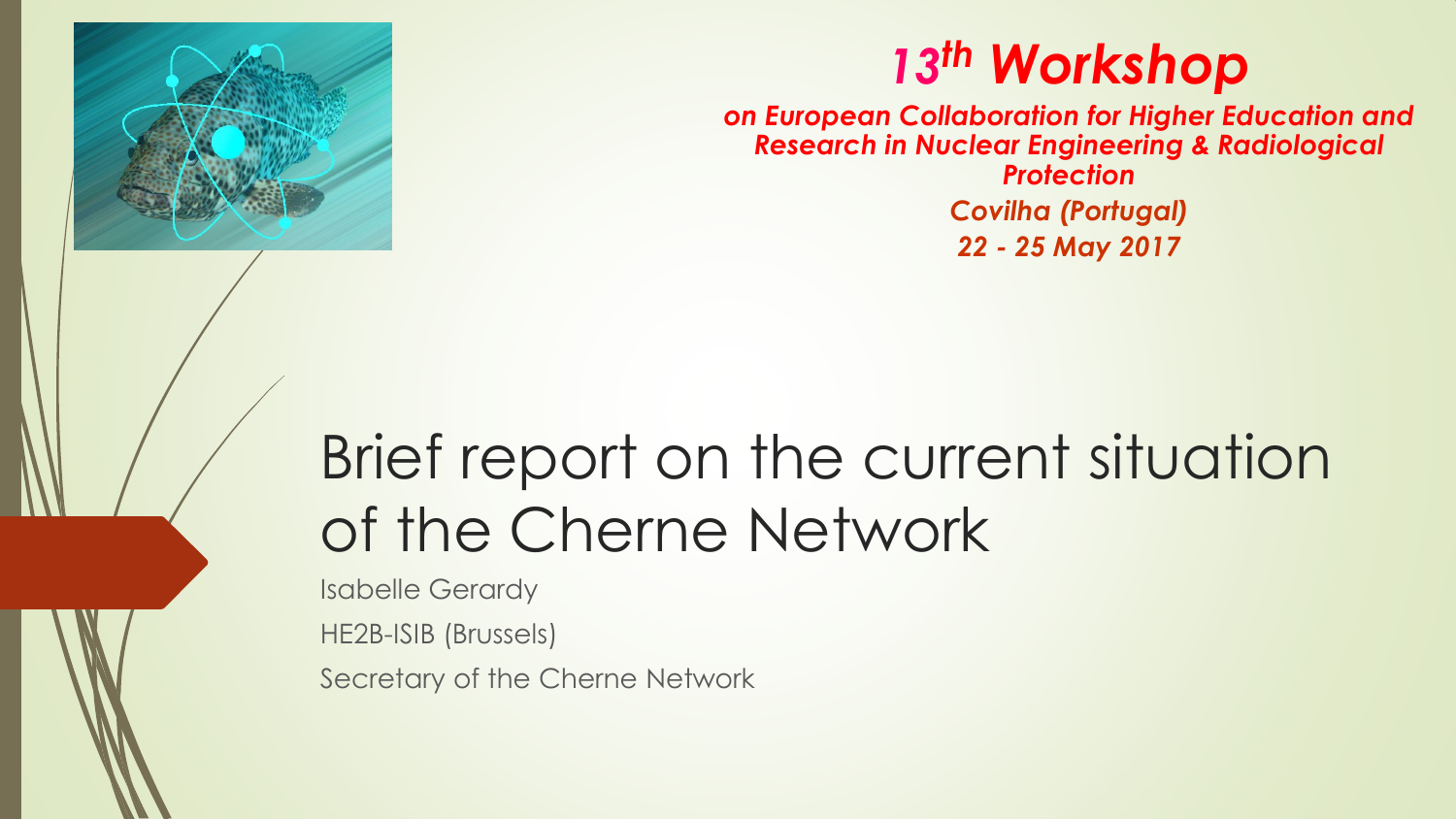#### What is the CHERNE Network

- Open network bringing together academic institutions involved in education in Nuclear Engineering and Radioprotection (www.cherne.ntua.gr)
- 19 partners representing 8 countries
- Created in 2005
- Allows the sharing of large experimental devices and specific competences of teaching staff
- Organizing different learning/research activities:
	- Specific course of an Institution open to students of partners (increase the teaching offer)
	- IP courses (with the support of the European Lifelong learning program)
	- Erasmus exchanges
	- Access to PhD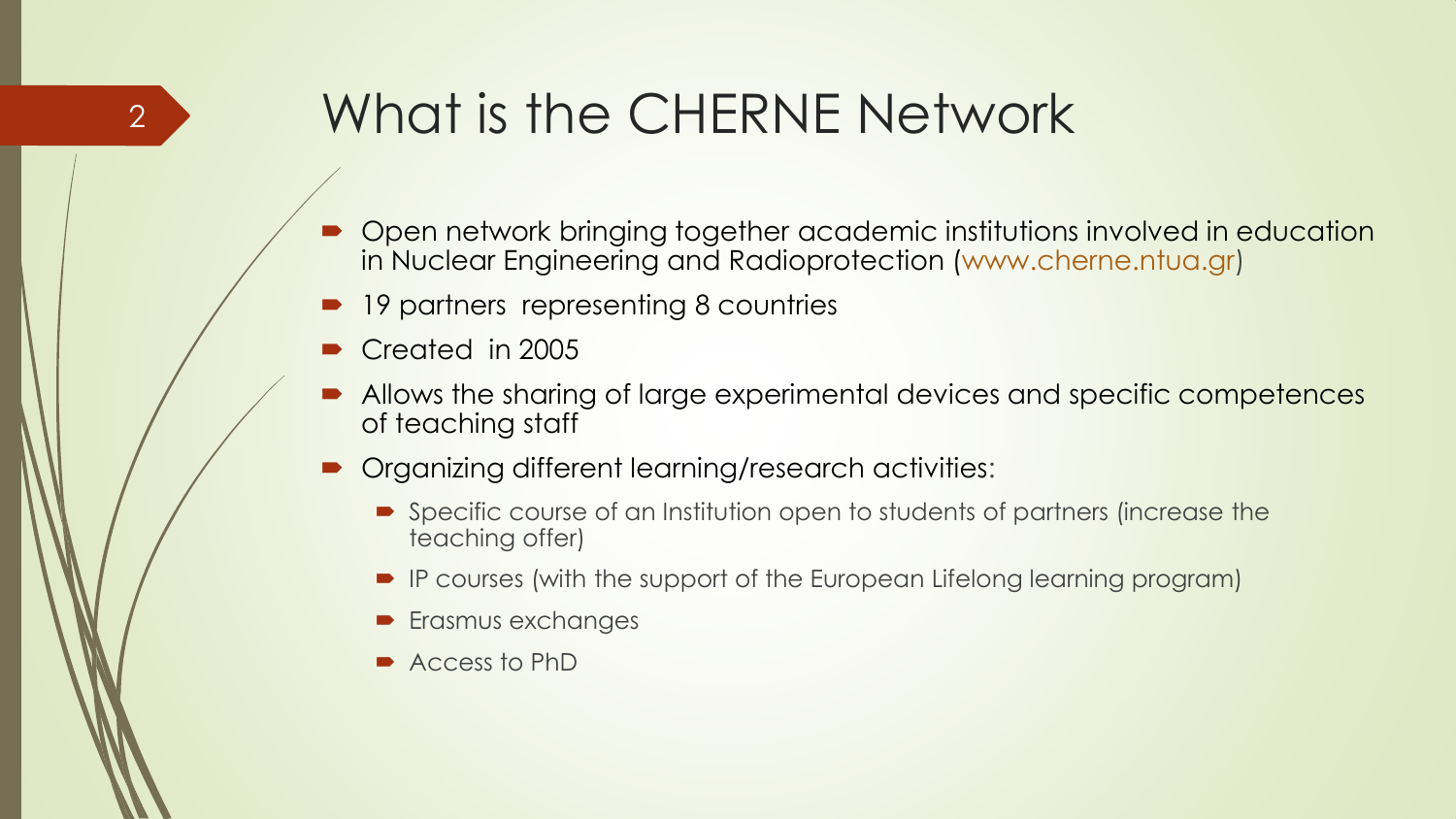## *CHERNE organisation*

- *A minimal administrative organisation.*
- *Secretary elected at the annual meeting.*
	- *Helped by an advisory committee*
- *Web page through which the activities of the network are communicated:*  www.cherne.ntua.gr
- *Bulletin (Agnès Peeters)*

- *Databases for Erasmus placement and skills (Caroline Licour)*
- *Annual Meeting to evaluate the activities of the network and discuss new proposals.*
- *Annual Workshop open to non-members.*
- *For the moment no fee is foreseen for CHERNE membership.*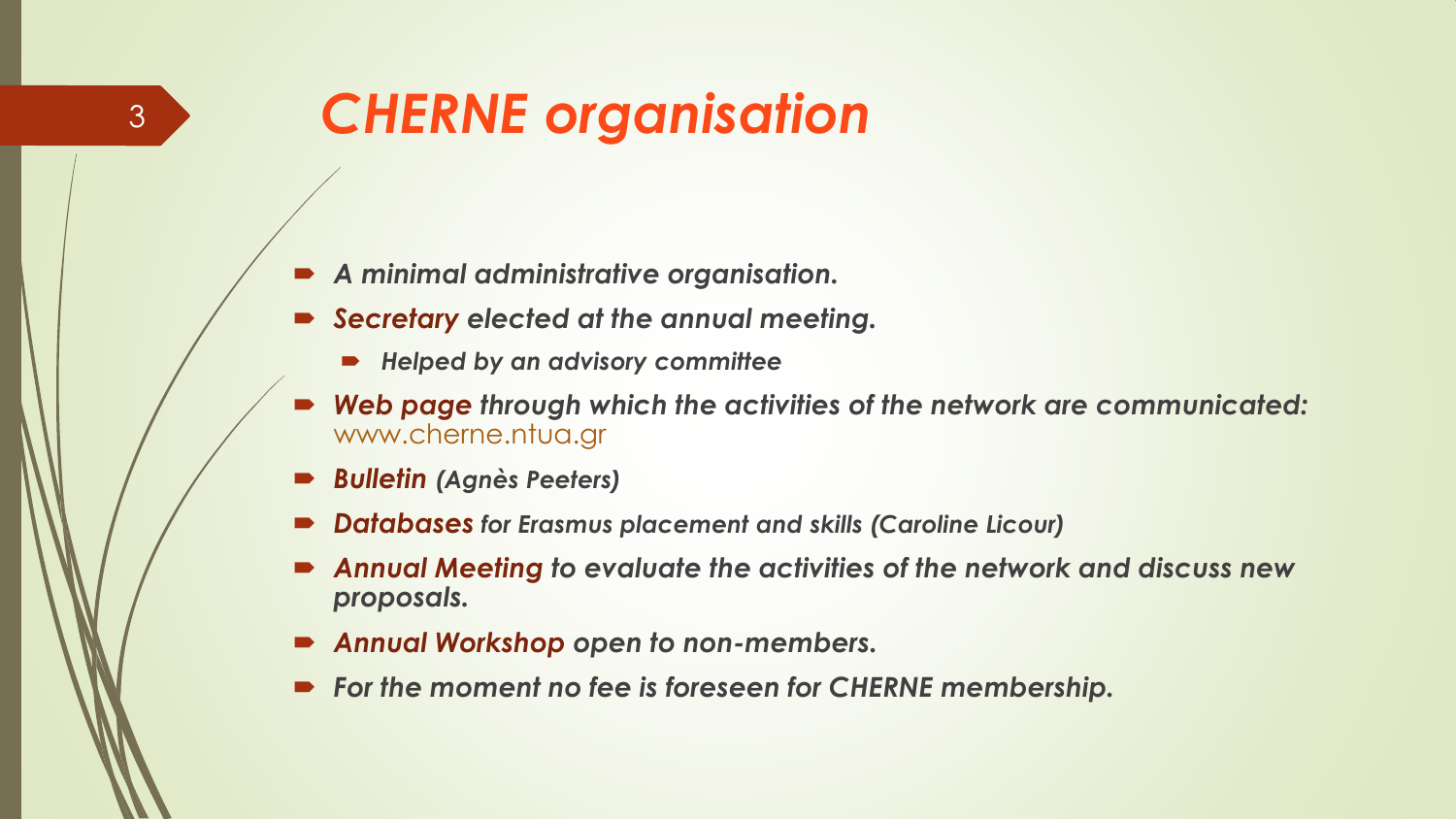## *CHERNE membership*

- *Academic institutions,*
- *research institutions,*
- *companies or*
- *individuals*

- *are accepted as members on presentation by two members, including at least one European academic member.*
- *Documents for this presentation as well as the list of partners can be found at the platform*
- According to the declaration voted during the 11<sup>th</sup> council, **Associated members** who didn't participate in any CHERNE activity during the last 5 years or were not present at any yearly CHERNE workshop during the last 5 years will not remain a member of the CHERNE network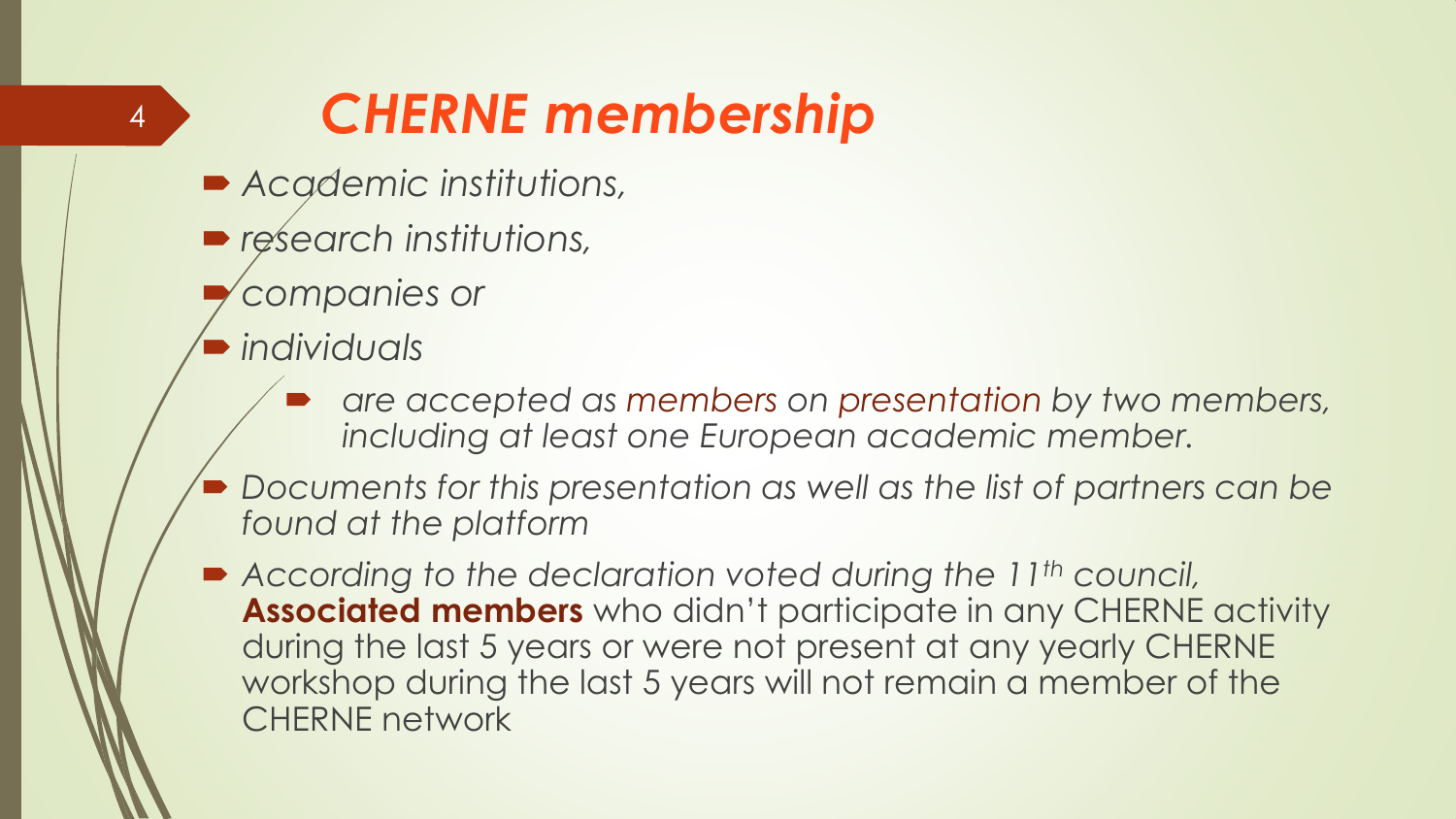## *MEMBERS according to the last council*

#### Full members

- Universidad Politécnica de **Valencia** (UPV), Valencia (Spain)
- **Institut Supérieur Industriel de Bruxelles** (ISIB) (Belgium)
- Hasselt University, **Diepenbeek** (Belgium)
- University of Applied Sciences Aachen, **Jülich** Campus (Germany)
- Czech Technical University in **Prague** (Czech Republic)
- Facoltà d'Ingegneria, Alma Mater Studiorum Università di **Bologna** (Italia)
- National Technical University of **Athens** (Greece)
- Aristotle University of **Thessaloniki** (Greece).
- Università degli Studi di **Catania** (Italia)
- Universidade da Beira Interior (UBI), **Covilhã** (Portugal)
- Universidade de **Coimbra** (Portugal)

#### Individuals

Dr. **Dieter Hennig**, Berlin (Germany) Prof. **Francois Tondeur**, Brussels (Belgium) Prof. **Herwig Janssens**, Diepenbeek (Belgium)

#### Associated members

- Instituto Superior Tecnico (**IST**), Lisboa (Portugal)
- Nuclear Engineering Department, Politecnico di **Milano** (Italia)
- Department of Nuclear Engineering of Università degli Studi di **Palermo** (Italia)
- Department of Physics, Università degli Studi di **Messina** (Italia)
- Escola Tècnica Superior d'Enginyeria Industrial (ETSII), UPC, **Barcelona** (Spain)
- Department of Physics, Università degli Studi di **Milano** (Italia)
- Universidad de **Salamanca** (Spain)
- Belarusian State University, **Minsk** (Belarus)*.*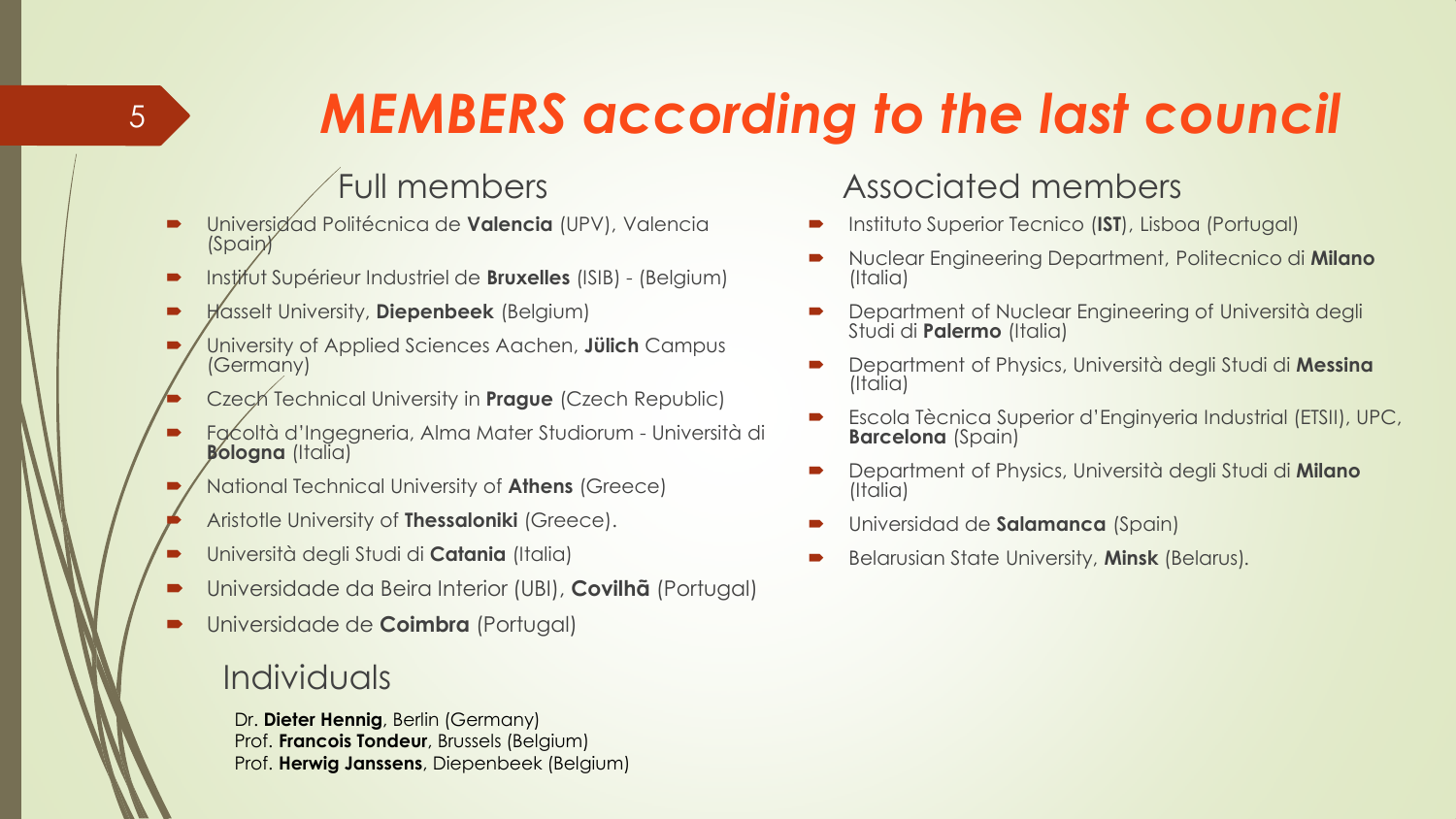#### *CHERNE activities*

- A priority is given to teaching activities for students of member institutions
- Research, organized in the framework of master/PhD thesis or in a research project has to be enhanced
- Teaching activities should include at least a one-week/2 ECTS module.
- **Practical training, including when possible access to large facilities.**
- English is used in CHERNE activities.
- No cost, or very low fee, for students coming from partner institutions
- Cheap accommodation for students coming from abroad.
- When possible, organisation of CHERNE activities will be included in ERASMUS exchanges.
- **Partners are encouraged to sign bilateral ERASMUS agreements.**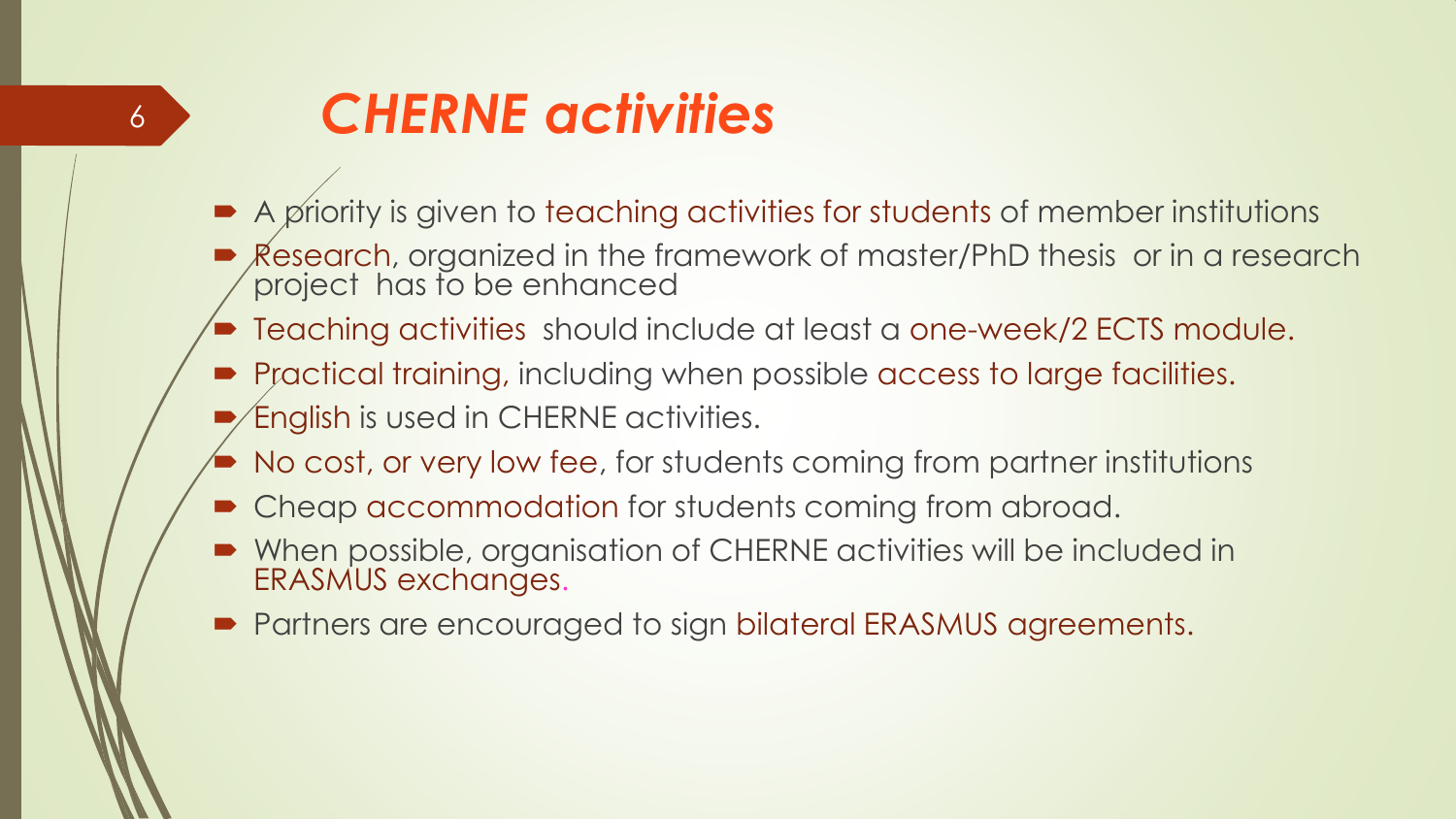#### **Professor exchanges**

| $\overline{\phantom{a}}$ | $\sqrt{2}$<br><b>UPV</b> | isib | Coim | ntua | unib | Tess. | <b>UBI</b> | Mil1 | Mil <sub>2</sub> | AcU |
|--------------------------|--------------------------|------|------|------|------|-------|------------|------|------------------|-----|
| Upv                      |                          |      |      |      |      |       |            |      |                  |     |
| Isib                     |                          |      |      |      |      |       |            |      |                  |     |
| Coim                     |                          |      |      |      |      |       |            |      |                  |     |
| Ntua                     |                          |      |      |      |      |       |            |      |                  |     |
| Unibo                    |                          |      |      |      |      |       |            |      |                  |     |
| Tess                     |                          |      |      |      |      |       |            |      |                  |     |
| <b>UBI</b>               |                          |      |      |      |      |       |            |      |                  |     |
| Mil1                     |                          |      |      |      |      |       |            |      |                  |     |
| Mil2                     |                          |      |      |      |      |       |            |      |                  |     |
| <b>AcUA</b>              |                          |      |      |      |      |       |            |      |                  |     |
| <b>VIV</b>               |                          |      |      |      |      |       |            |      |                  |     |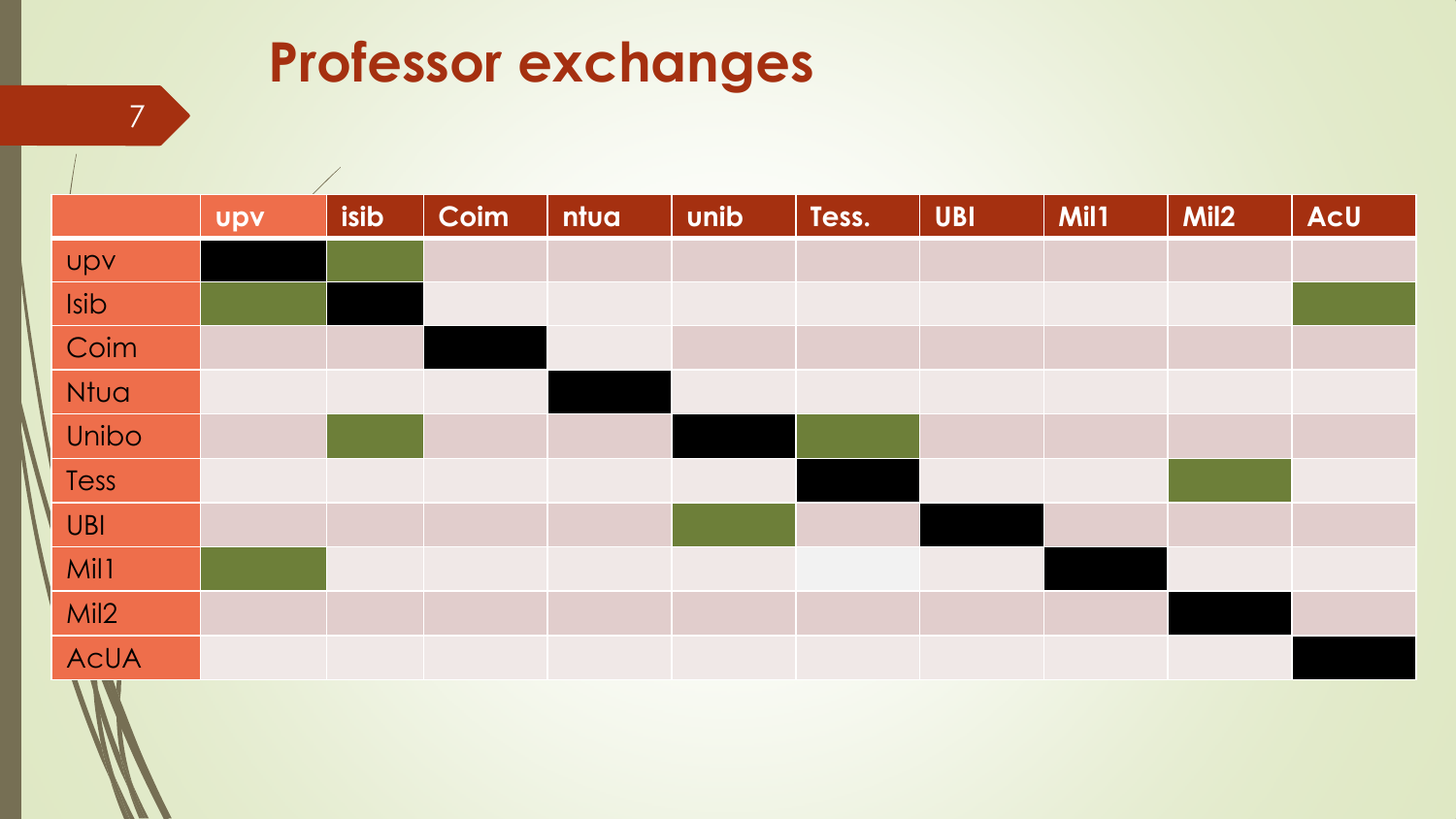#### **Professor exchanges**

- *Isabelle Gerardy [ISIB UPV, AcUAS ]*
- *Patricia Vanden Cruyce [ ISIB AcUAS ]*
- Sergio Gallardo *[* **UPV** → ISIB ]
- *Alexandra Ioannidou [ UPV Universita degli studi di Milano, Italy ]*
- *Enrico Zio [Politechnic Milano UPV ]*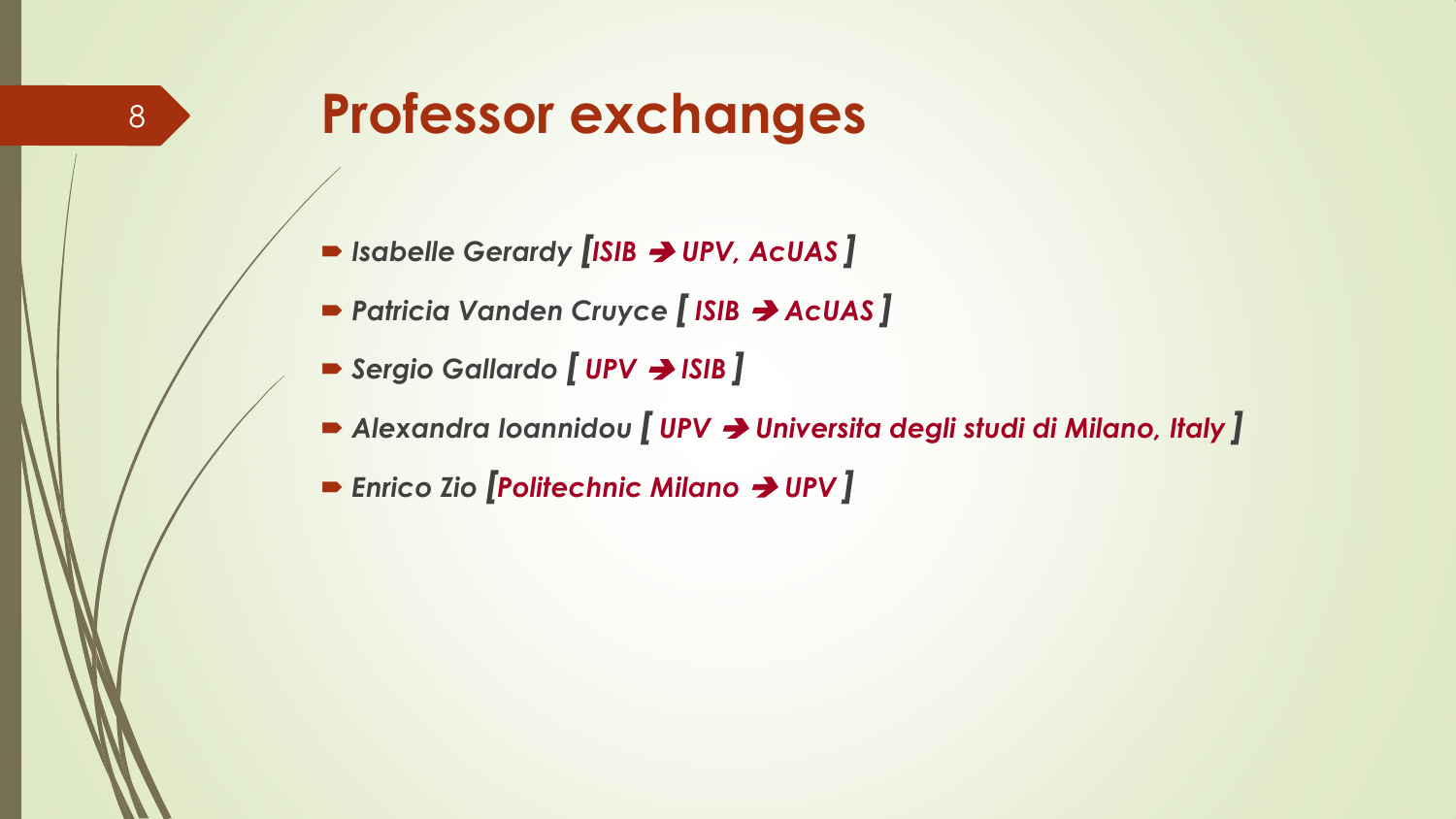### **Students exchanges**

|            | <b>Upv</b> | isib           | Salamanca | $ $ CTU | unibo          | Catania | <b>AcUAs</b> |
|------------|------------|----------------|-----------|---------|----------------|---------|--------------|
| <b>UPV</b> |            |                |           |         |                |         |              |
| Isib       |            |                |           |         |                |         |              |
| Salamanca  |            |                |           |         | $\overline{2}$ |         |              |
| CTU        |            |                |           |         |                |         |              |
| Unibo      |            | $\overline{2}$ |           |         |                |         |              |
| Catania    |            |                |           |         |                |         |              |
| AcUAs      |            |                |           |         | $\overline{2}$ |         |              |
| W.         |            |                |           |         |                |         |              |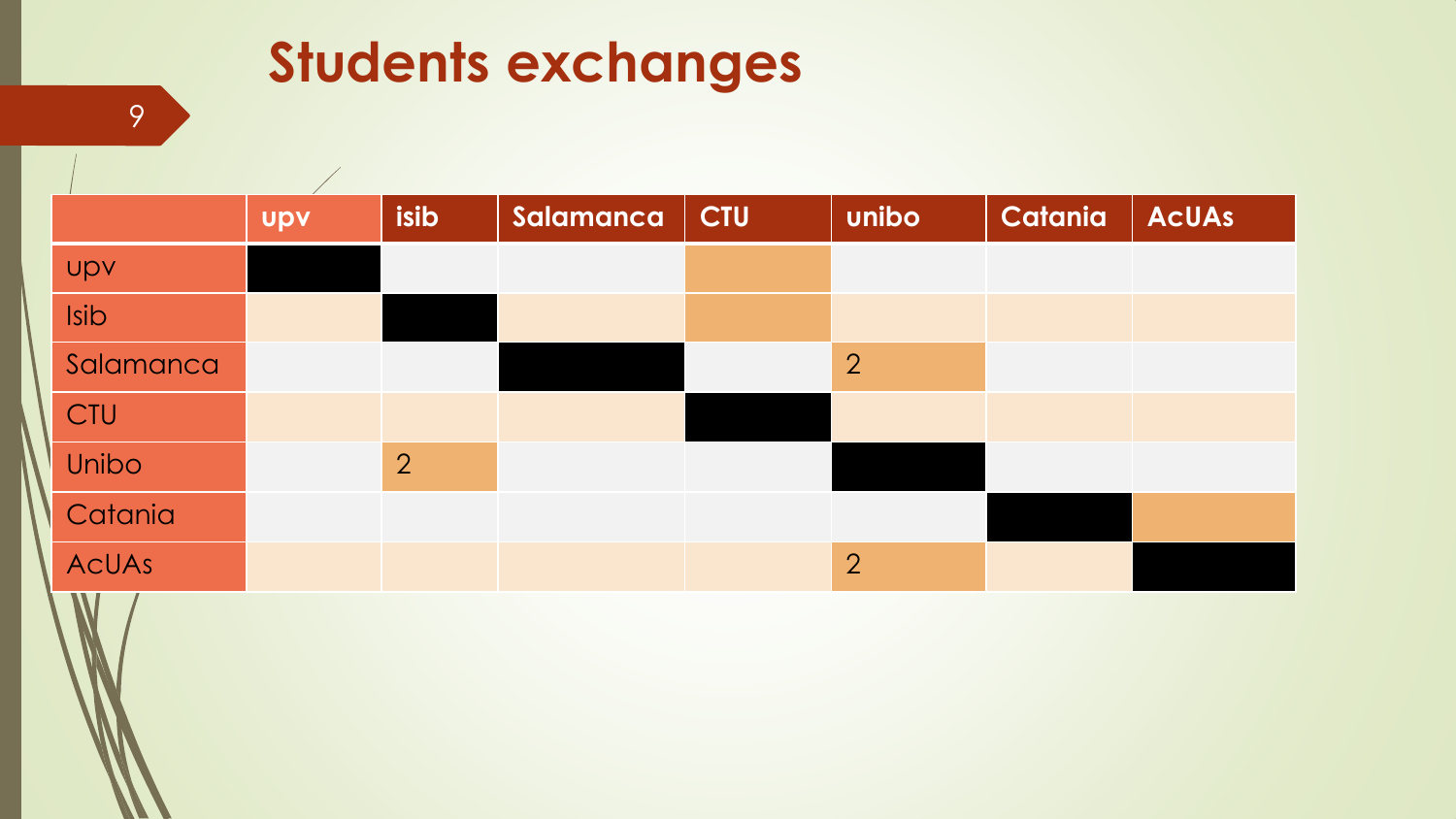#### **Bilateral agreements**

|            | <b>Upv</b> | isib | Coim | ntua | unib | <b>Tess</b> | <b>UBI</b> | Mil1 | Mil <sub>2</sub> | AcU | Cata | Sal | <b>CTU</b> | Caty | <b>UH</b> |
|------------|------------|------|------|------|------|-------------|------------|------|------------------|-----|------|-----|------------|------|-----------|
| upv        |            |      |      |      |      |             |            |      |                  |     |      |     |            |      |           |
| Isib       |            |      |      |      |      |             |            |      |                  |     |      |     |            |      |           |
| Coim       |            |      |      |      |      |             |            |      |                  |     |      |     |            |      |           |
| Ntua       |            |      |      |      |      |             |            |      |                  |     |      |     |            |      |           |
| Unib       |            |      |      |      |      |             |            |      |                  |     |      |     |            |      |           |
| Tess       |            |      |      |      |      |             |            |      |                  |     |      |     |            |      |           |
| UBI        |            |      |      |      |      |             |            |      |                  |     |      |     |            |      |           |
| Mil1       |            |      |      |      |      |             |            |      |                  |     |      |     |            |      |           |
| Mil2       |            |      |      |      |      |             |            |      |                  |     |      |     |            |      |           |
| AcU        |            |      |      |      |      |             |            |      |                  |     |      |     |            |      |           |
| Cata       |            |      |      |      |      |             |            |      |                  |     |      |     |            |      |           |
| Sal        |            |      |      |      |      |             |            |      |                  |     |      |     |            |      |           |
| <b>CTU</b> |            |      |      |      |      |             |            |      |                  |     |      |     |            |      |           |
| Caty       |            |      |      |      |      |             |            |      |                  |     |      |     |            |      |           |
| <b>UH</b>  |            |      |      |      |      |             |            |      |                  |     |      |     |            |      |           |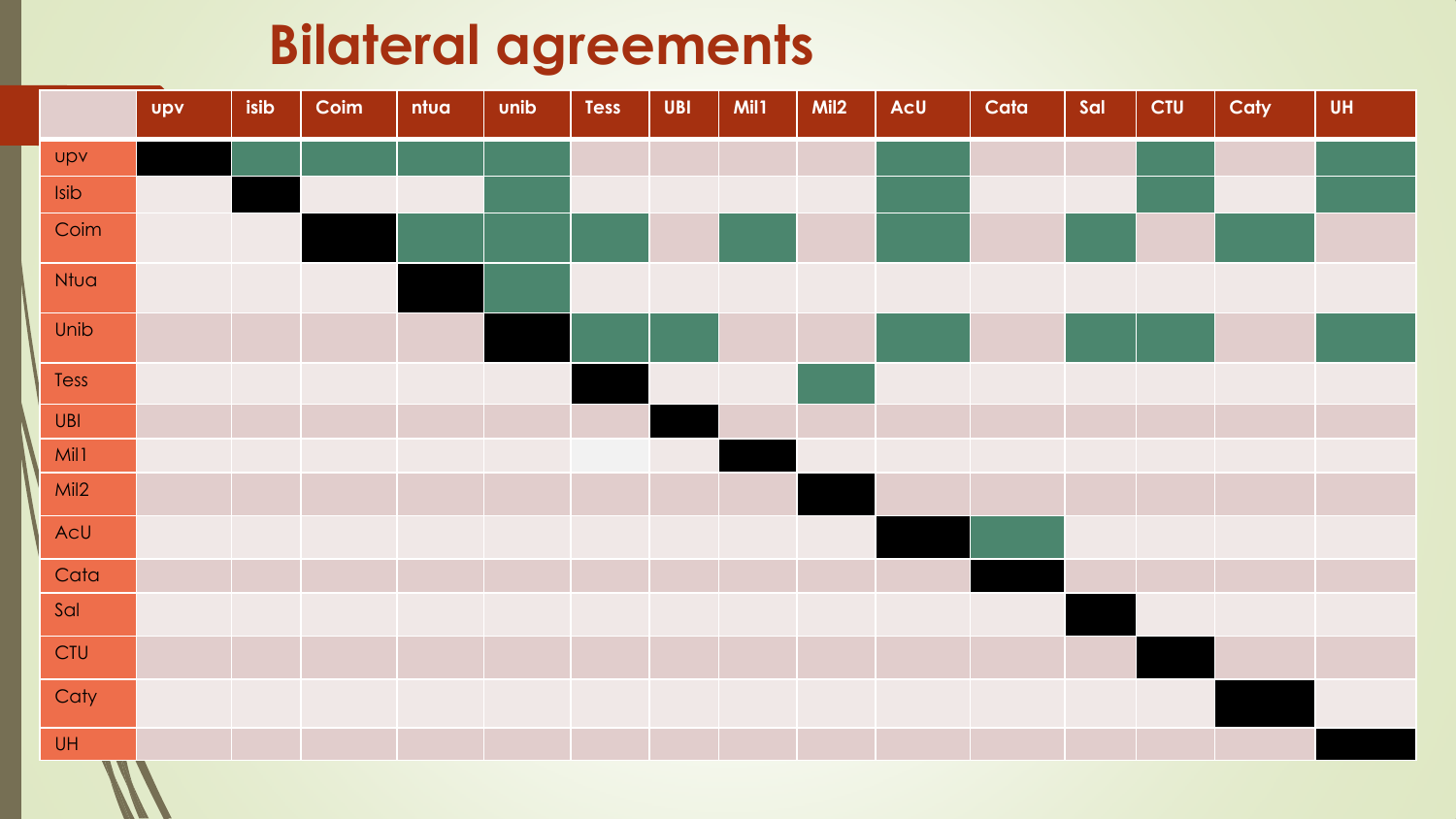## Past Intensive Programs

- **PAN: Practical Approach to Nuclear techniques** From 2002 to 2004
- **SPERANSA:** Stimulation of Practical Expertise in Radiological And Nuclear **Safety** 
	- From 2006 to 2008

- **JUNCSS**: Jülich Nuclear Chemistry Summer School
	- **From 2008 to 2010**
- **ICARO:** Intensive Course on Accelerator and Reactor Operation and applications
	- **From 2009 to 2011**
- **SARA:** Safe Application of RAdiation and radionuclides
	- From 2012 to 2014 (2015)
- **MANTRA:** Medical Applications of Nuclear Techniques and Radiations
	- $\blacksquare$  In 2014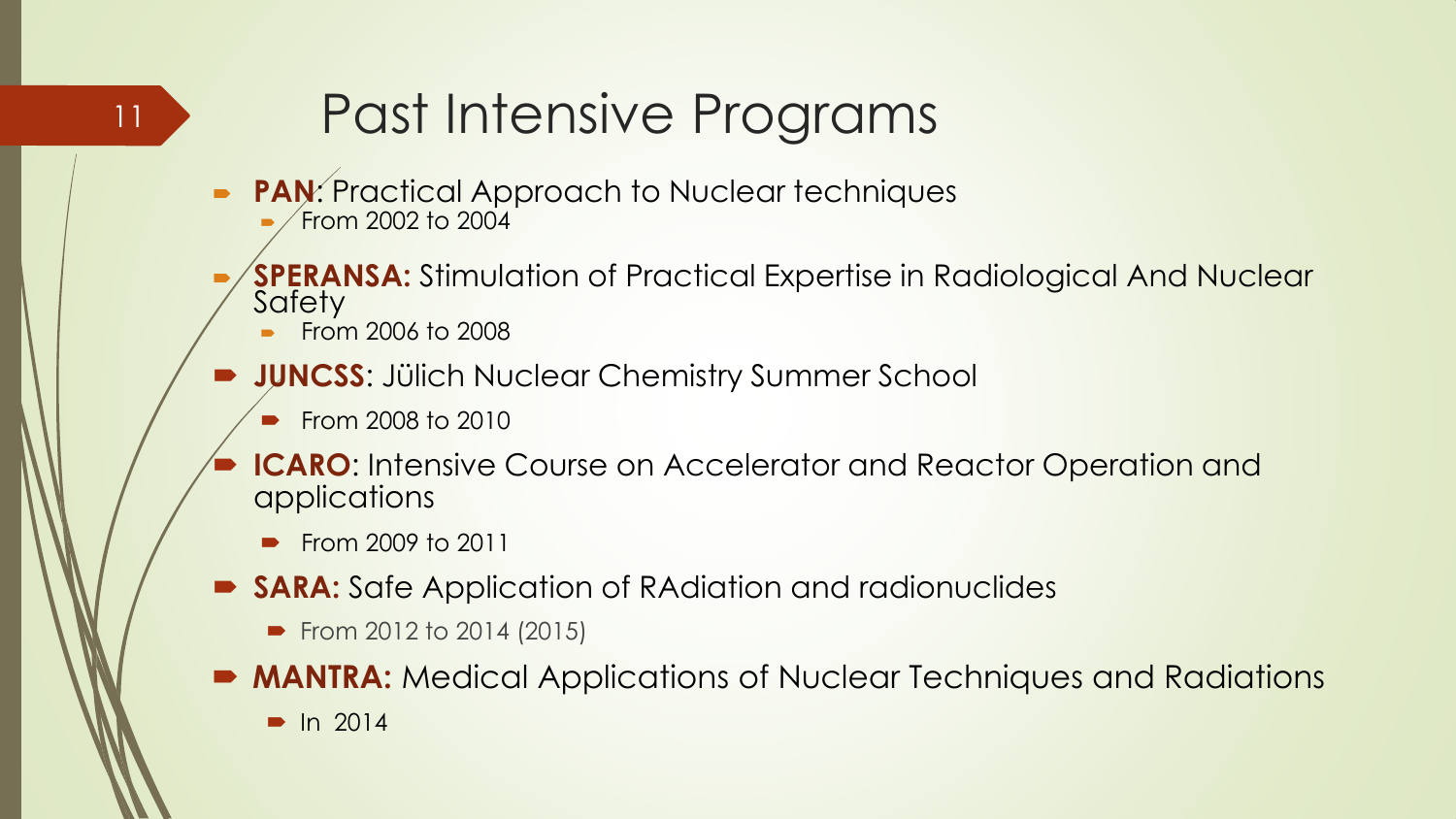#### International Courses organised in 2016-2017

Organised without European grants; use internal funds, support from companies, regional grants

RADAM

- Radiation Detection and Measurement; organised by AcUAs, 1 week
- **Participants from AcUAS, Bologna NTUA**
- Monte Carlo method applications to Laboratory, Industry and Medicine
	- Organised in ISIB, students from ISIB, Uhasselt, 3 days
- Environmental radioactivity
	- Seminar organised by UPV and given by Isabelle Gerardy (HE2B-ISIB using STA)
	- Participants from UPV, CTU
- Soft Computing
	- Seminar organised by UPV and given by Enrico Zio (Politecnica de Milano)
	- Participant from UPV but open to others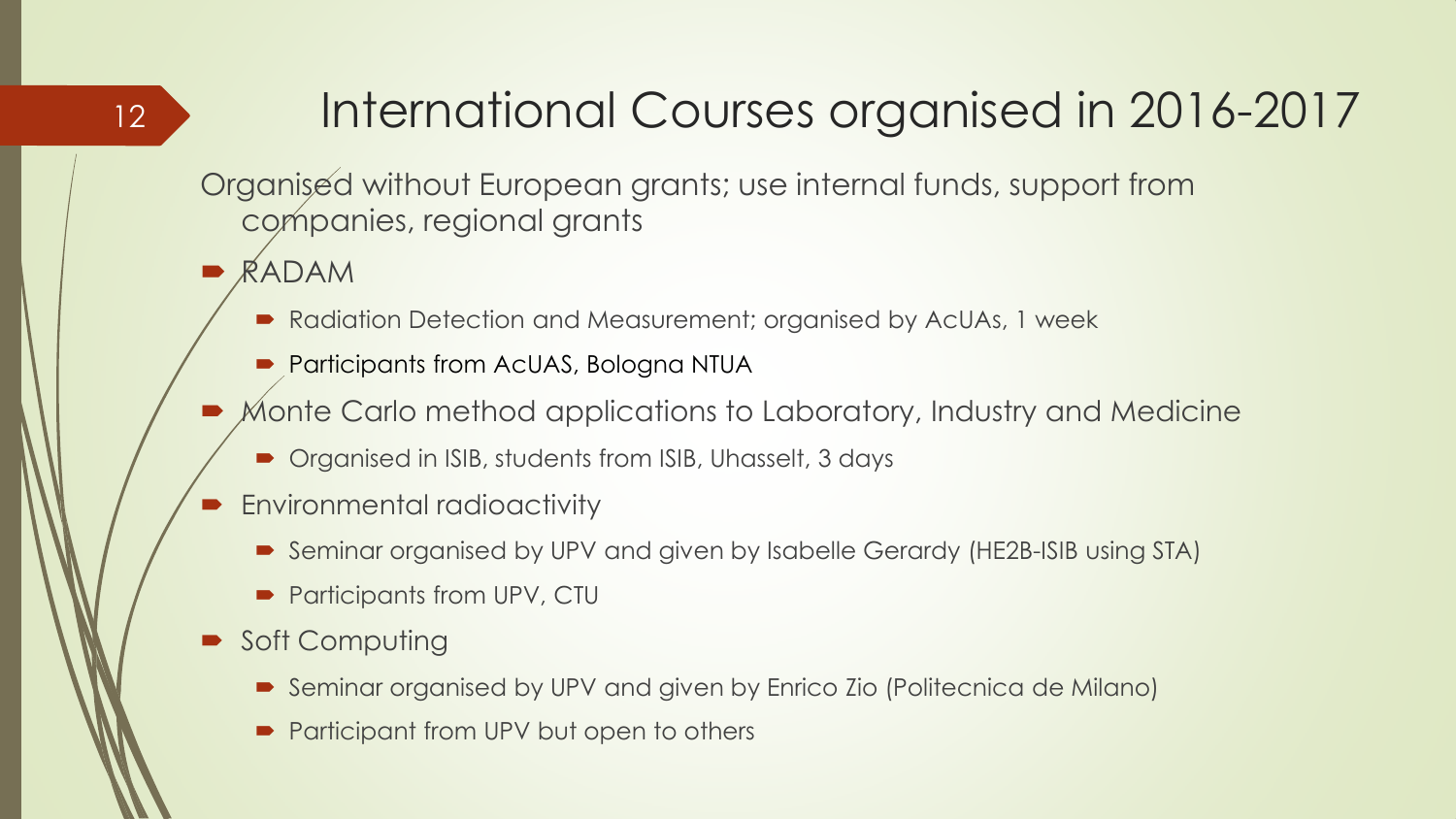## **Strategic partnership**

#### **Blended Learning in Radiation protection and radioecology**

**from September 2015 to August 2017**

**first intermediate report sent 30 June 2016 and approved by ERASMUS**

**oral presentation of one training module "MARAWAS" during the Etrap congress (beginning of June 2017)**

**Objectives:**

- **Development of a blended learning program** in radiation protection and radioecology
- **Continuous education program** for people already *involved* in radiation protection
- **Acquisition of specific competences** in the nuclear field for those who were *not involved* in nuclear and radiological techniques during their studies
- **Contribution towards standardization of the knowledge across Europe** in radiation protection and safe use of radioactive materials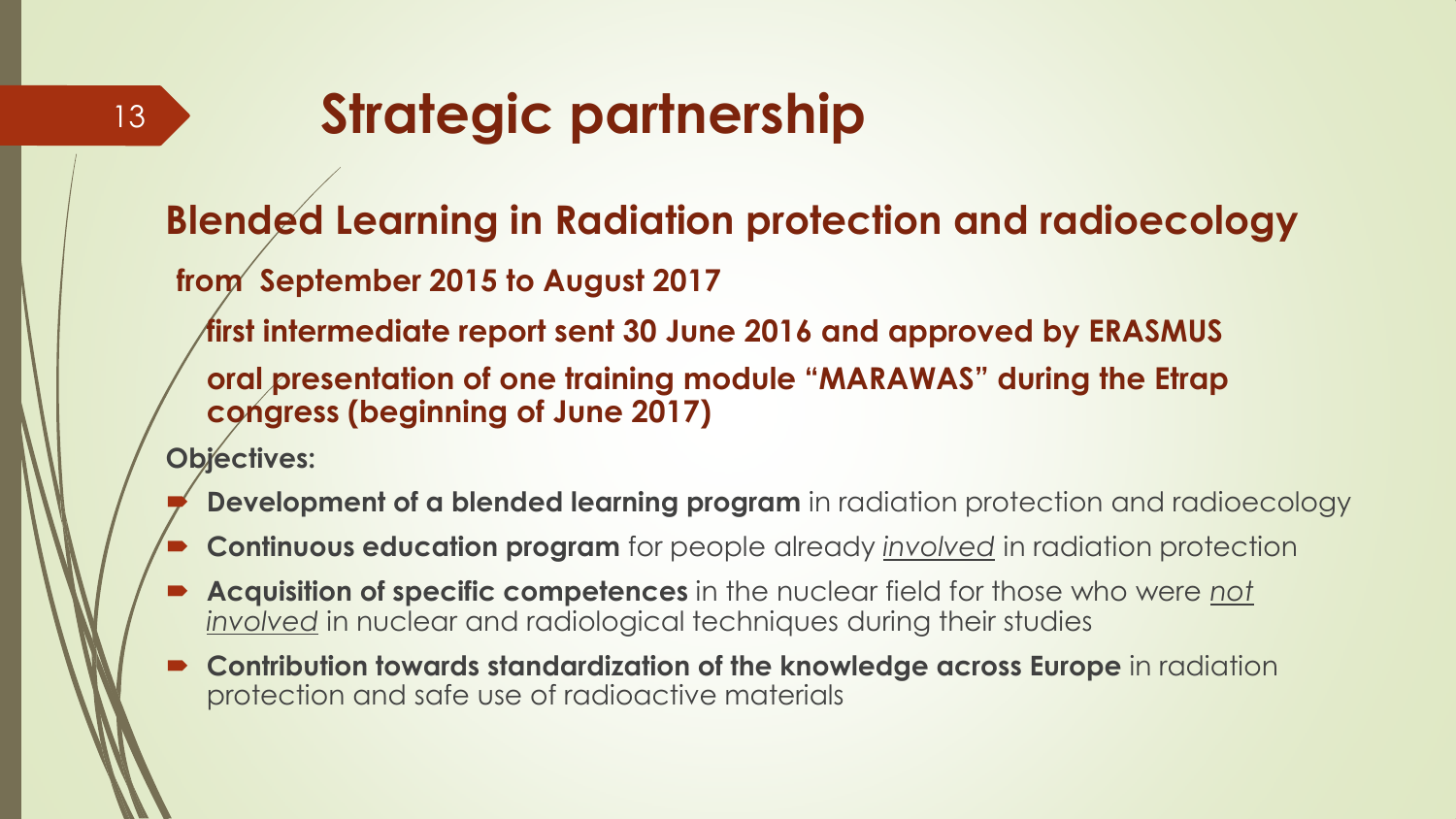## Partnership:

Academic Partners (from the CHERNE network) representing **7 countries**:

- HAUTE ECOLE BRUXELLS BRABANT (ISIB) **BELGIUM**
- UNIVERSITEIT HASSELT (UHasselt)- **BELGIUM**
- FACHHOCHSCHULE AACHEN (FH Aachen) **GERMANY**
- UNIVERSITA DI BOLOGNA(UNIBO) **ITALY**
- UNIVERSIDADE DE COIMBRA **PORTUGAL**
- CZECH TECHNICAL UNIVERSITY IN PRAGUE (CTU) **CZECH REPUBLIC**
- NATIONAL TECHNICAL UNIVERSITY OF ATHENS (NTUA) **GREECE**
- UNIVERSITAT POLITECNICA DE VALENCIA (UPV)- **SPAIN**
- Non-academic partners to add value to the partnership:
	- a research institute: NATIONAL RADIATION PROTECTION INSTITUTE (SURO) **CZECH REPUBLIC**
	- a regulatory body: GREEK ATOMIC ENERGY COMMISSION (EEAE) **- GREECE**
- The non-academic partners have been chosen according to their competence in a specific field and their possibilities to promote the program during and after this project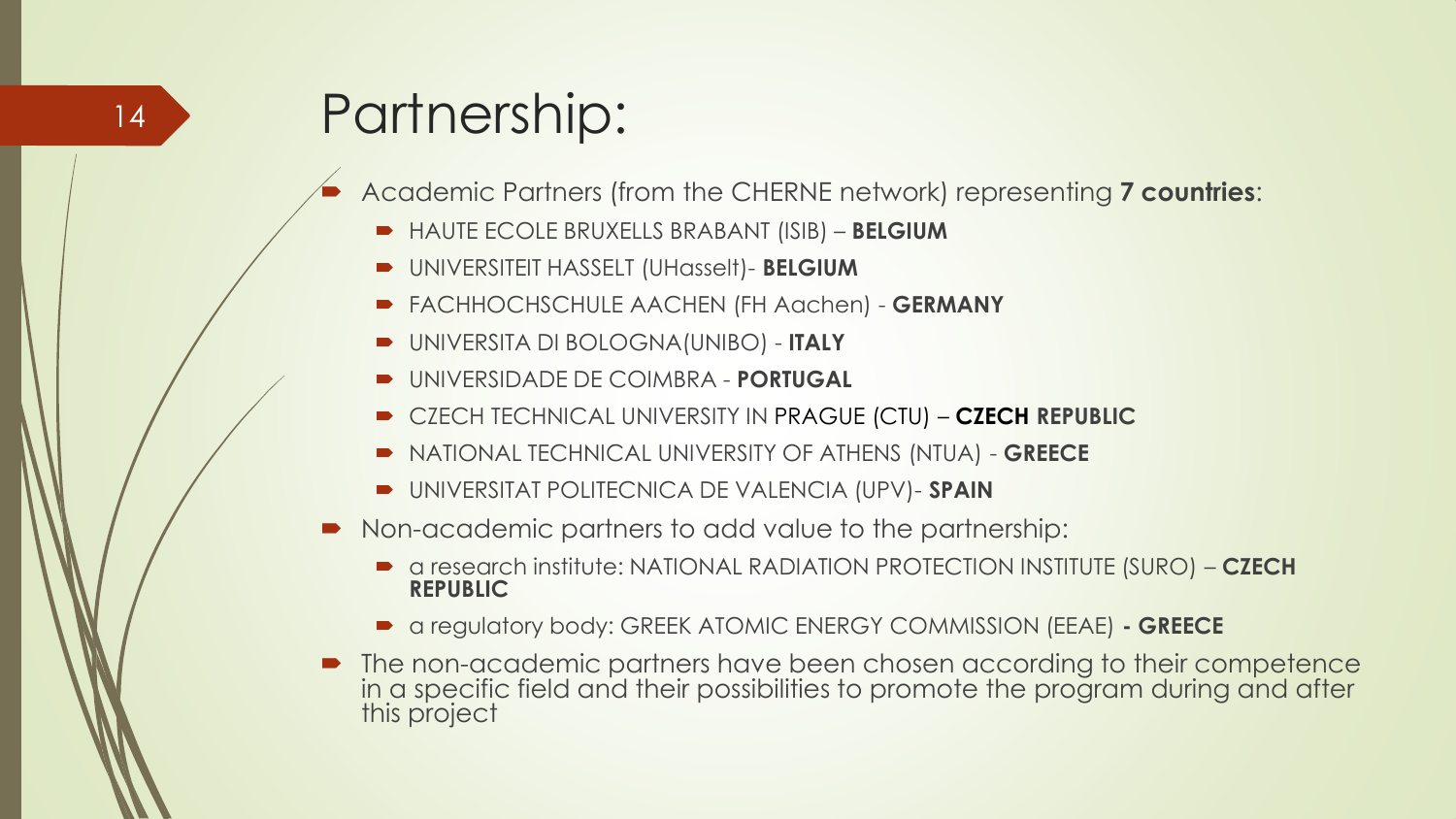#### Intellectual outputs: deliverable proposed

- O1: Analysis of the present situation in radiation protection and radioecology within the European countries
	- Leader Uhasselt

- Report presented during the previous workshop
- O2: Implementation of course modules on an e-learning platform
	- Leader EEAE
	- Some modules are in finalization phase and will be presented during the workshop
- O3: Training in Radiation Protection and Radioecology
	- **D** Leader CTU
	- All module were done during this academic year 2016-2017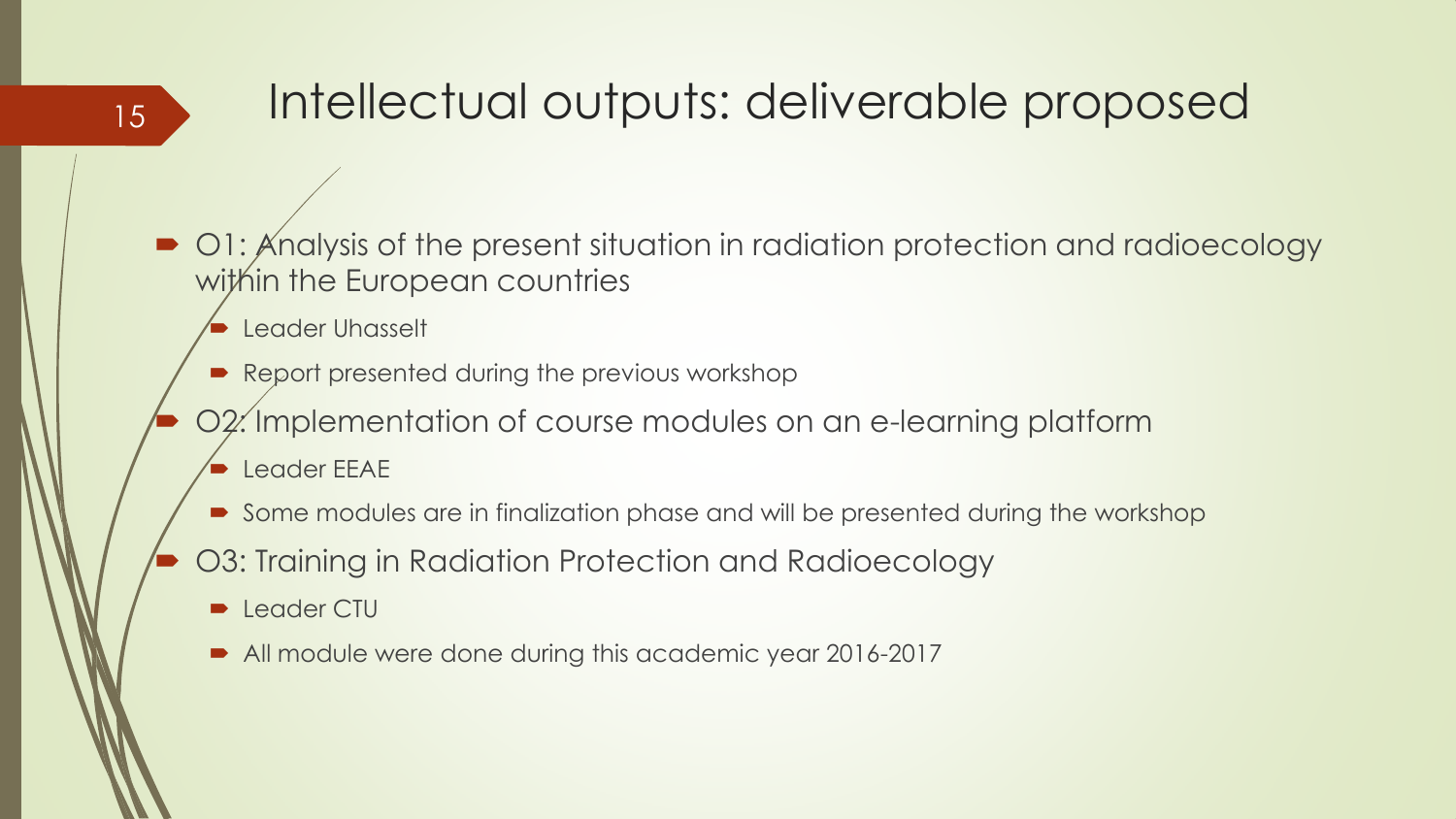| $\mathcal{L}(\mathcal{L})$ | I<br>m<br><b>Service Service Service Service Service</b> |
|----------------------------|----------------------------------------------------------|

## **O2: E-learning modules**

| <b>Title</b>             | <b>Basics</b><br>nuclear<br>and<br>radiation<br>physics | <b>Basics of</b><br>measurement<br>and dosimetry | <b>Radiation</b><br>protection | General<br>safety<br>principles | <b>Basics</b><br>radiochemistry | <b>Medical</b><br>applications                  |
|--------------------------|---------------------------------------------------------|--------------------------------------------------|--------------------------------|---------------------------------|---------------------------------|-------------------------------------------------|
| Partici-<br>pants        | SURO,<br>Coimbra                                        | NTUA, CTU                                        | UPV, EEAE                      | <b>ISIB</b>                     | FHAachen, U<br><b>Hasselt</b>   | Athens,<br>(Unibo, FH<br>Aachen)<br><b>EEAE</b> |
| Leader<br>$\blacksquare$ | <b>CTU</b>                                              | <b>FHAachen</b>                                  | SURO                           | UPV                             | <b>ISIB</b>                     | Coimbra                                         |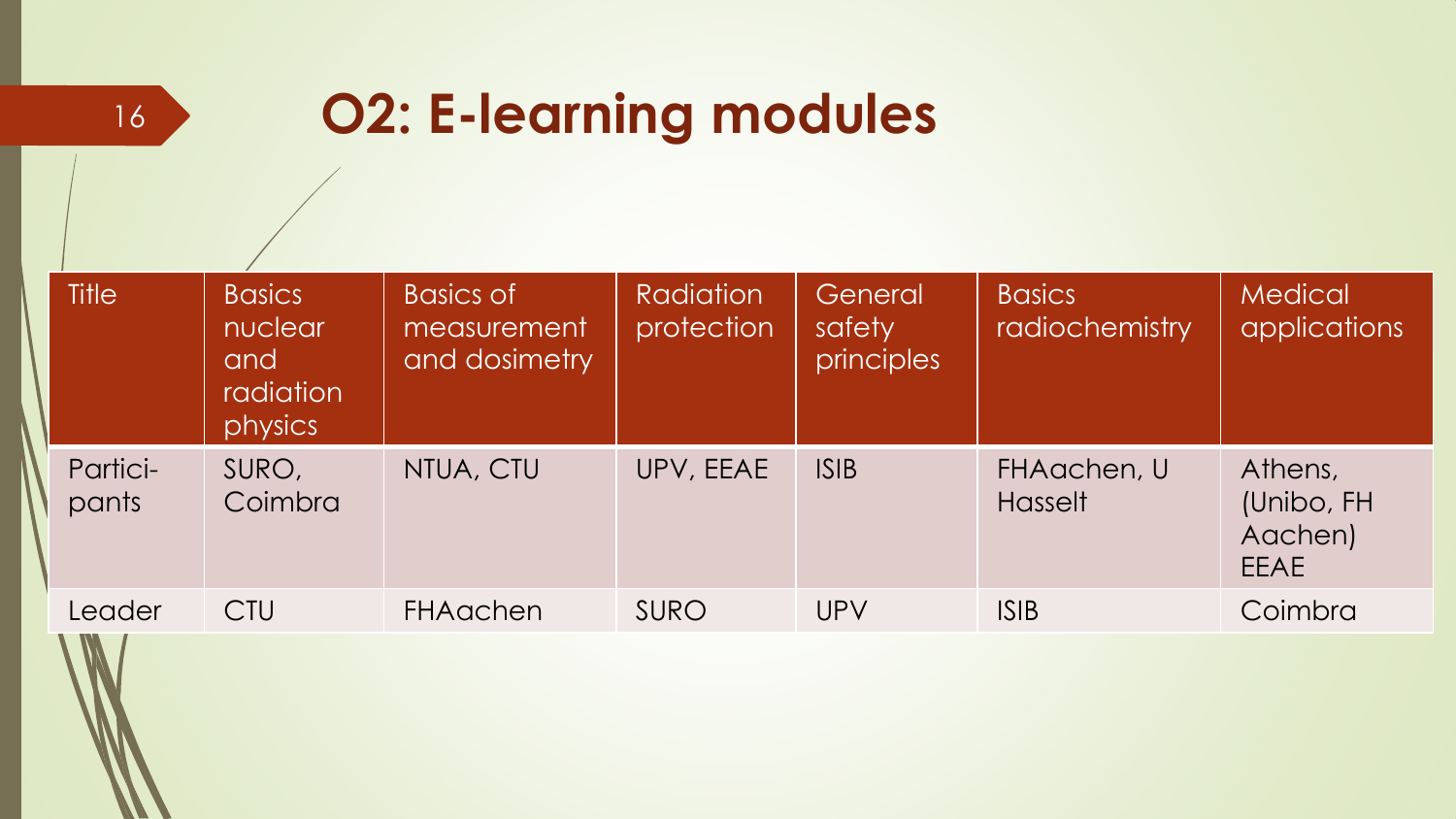## **O3: Training modules**

| <b>Title</b>                       | probability<br><b>risk</b><br>assessment                    | <b>Environmental</b><br><b>measurements</b>                         | <b>Safe industrial</b><br>applications of<br>radiation and<br><b>radionuclides</b> | <b>Radio-</b><br>chemistry                   | <b>Radioactive</b><br>waste<br>management                | <b>Practical</b><br>radiation<br>protection in<br>medical field        |
|------------------------------------|-------------------------------------------------------------|---------------------------------------------------------------------|------------------------------------------------------------------------------------|----------------------------------------------|----------------------------------------------------------|------------------------------------------------------------------------|
| prof                               | ISIB,<br>Uhasselt,<br>Unibo                                 | <b>UPV</b>                                                          | ISIB, Uhasselt<br><b>SURO</b>                                                      | Uhasselt<br>Unibo                            | <b>ISIB</b><br>FHAachen,<br>NTUA Unibo<br><b>CTU</b>     | <b>CTU UHasselt</b><br>ISIB<br><b>FHAachen</b>                         |
| <b>Students</b><br>(136)<br>total) | ISIB, NTUA,<br>Uhasselt,<br>UPV,<br>FHAachen,<br>Unibo, CTU | ISIB, NTUA,<br>Uhasselt, UPV,<br>FHAachen,<br>Unibo, CTU<br>Coimbra | ISIB, NTUA,<br>Uhasselt, UPV,<br>FHAachen,<br>Unibo, CTU                           | Uhasselt,<br>UPV,<br>FHAachen,<br>Unibo, CTU | ISIB, NTUA,<br>Uhasselt, UPV,<br>FHAachen,<br>Unibo, CTU | ISIB, NTUA,<br>Uhasselt,<br>UPV,<br>FHAachen,<br>Unibo, CTU<br>Coimbra |
| Leader                             | <b>UPV</b><br>(02/2017)                                     | <b>ISIB/UHasselt</b><br>(04/2017)                                   | <b>CTU</b><br>(12/2016)                                                            | FHAachen/<br>ISIB<br>(09/2016)               | <b>Uhasselt</b><br>(11/2016)                             | <b>Unibo</b><br>(03/2017)                                              |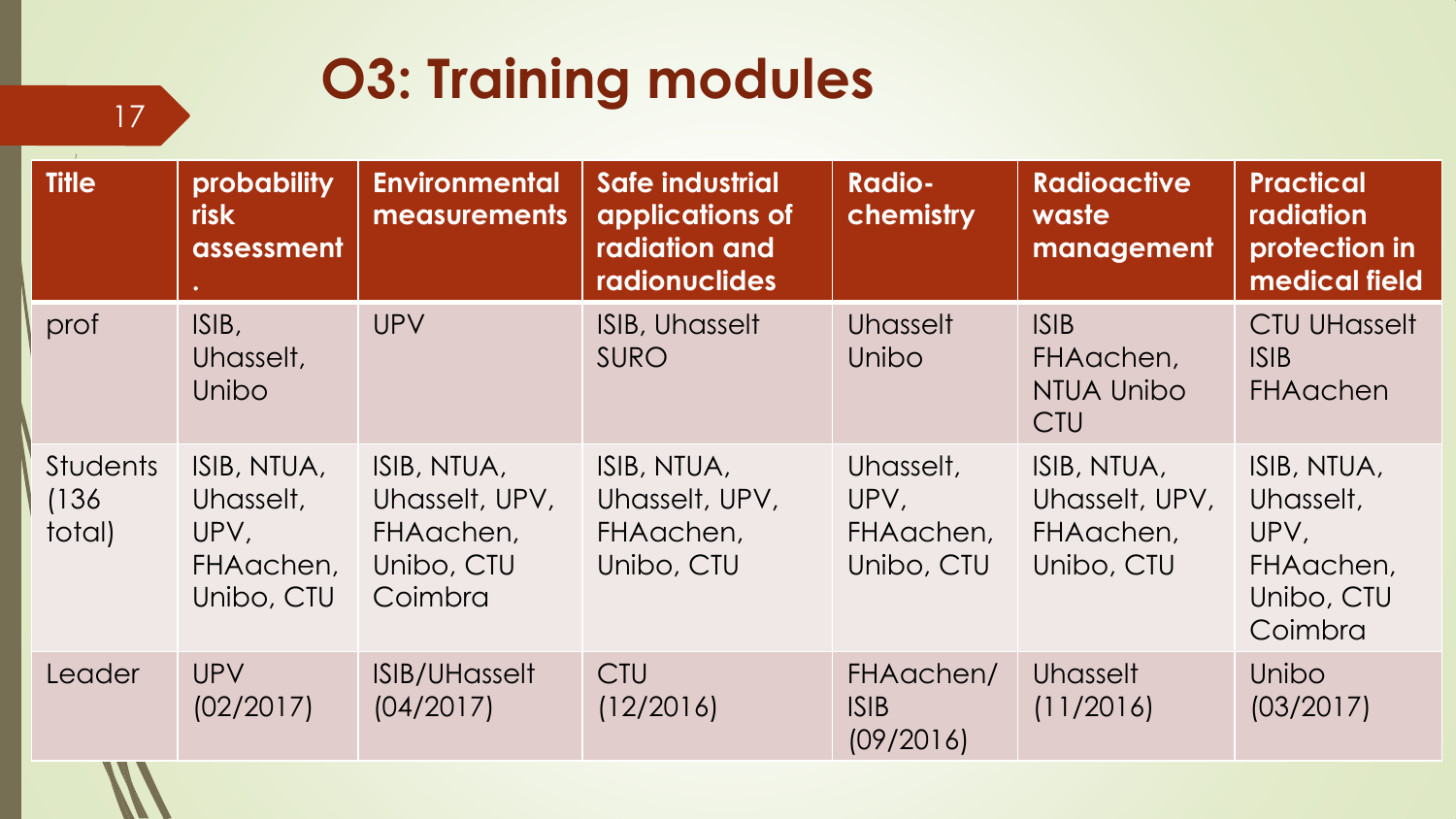## First reflections about this year (1)

- About seminars, courses
	- 4 courses organised
		- $\blacksquare$  This workshop is the best place to share idea and to develop courses....
	- Reliability is increased  $\rightarrow$  more course seems to be possible to organise each year
	- Some students seems to have more facilities to move...
	- SP was very time consuming for all the partner involved....no more time to do other things
		- But we have to think about sustainability of the module
- About partners
	- Always some inactive partners since a (very) long period; will be excluded after 5 year of total absence of activity
- About students
	- **Always** really enthusiastic about meeting other students, acquiring new knowledge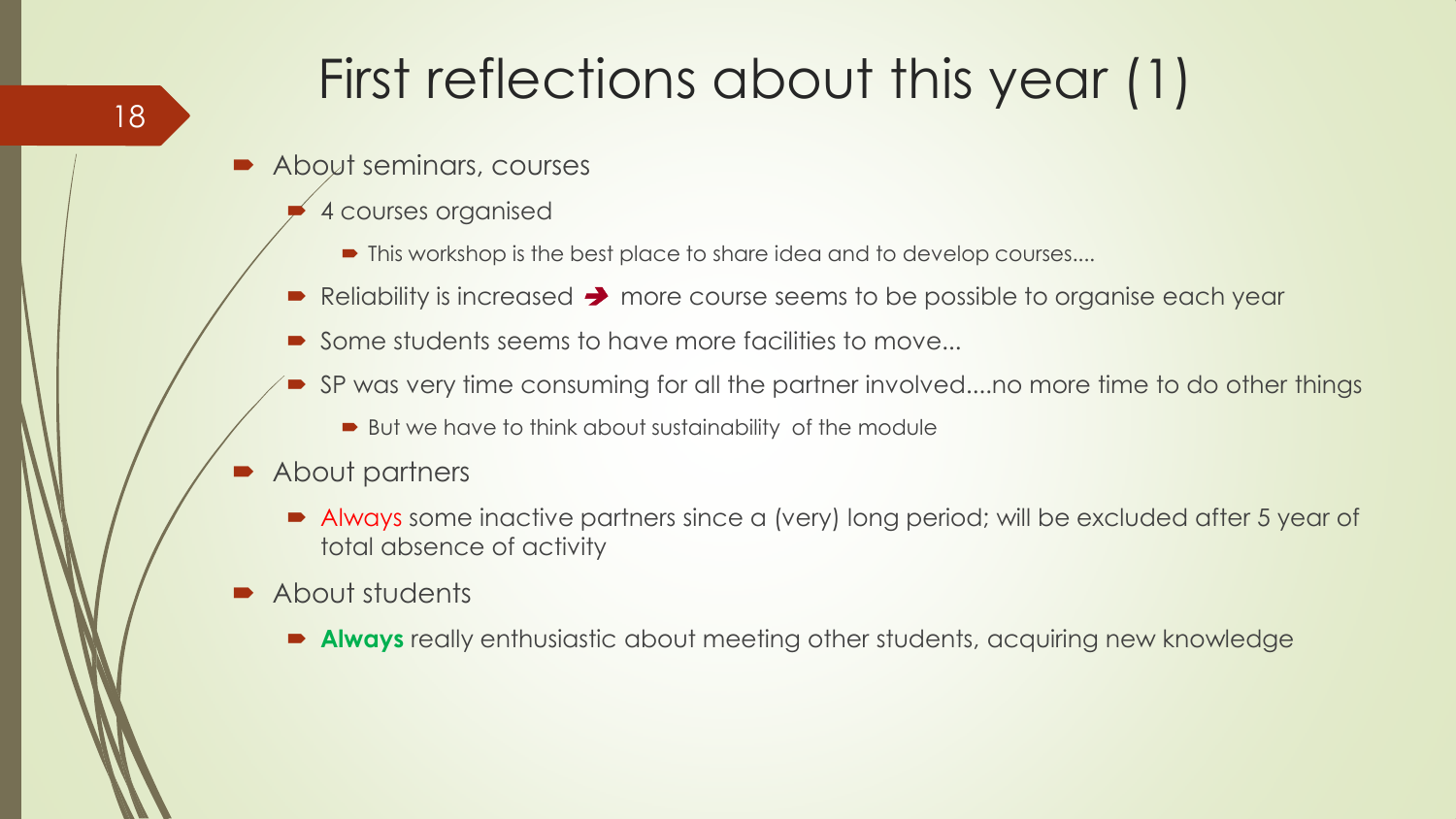## First reflections about this year (2)

- About tools
	- bulletins to share experiences, announcement of activities, ...
	- Platform quite used
	- E- learning platform used mostly to prepare training modules
- **About money** 
	- Still mostly related to short term mobility of students (more possibilities for short term mobility of staff like STA...)
	- Help for student mobility possible in some institutions if related to some research project
	- Difficult when no possibility of European funds
	- Need to obtain some financial support of companies but also national or regional fund; but how to do it?